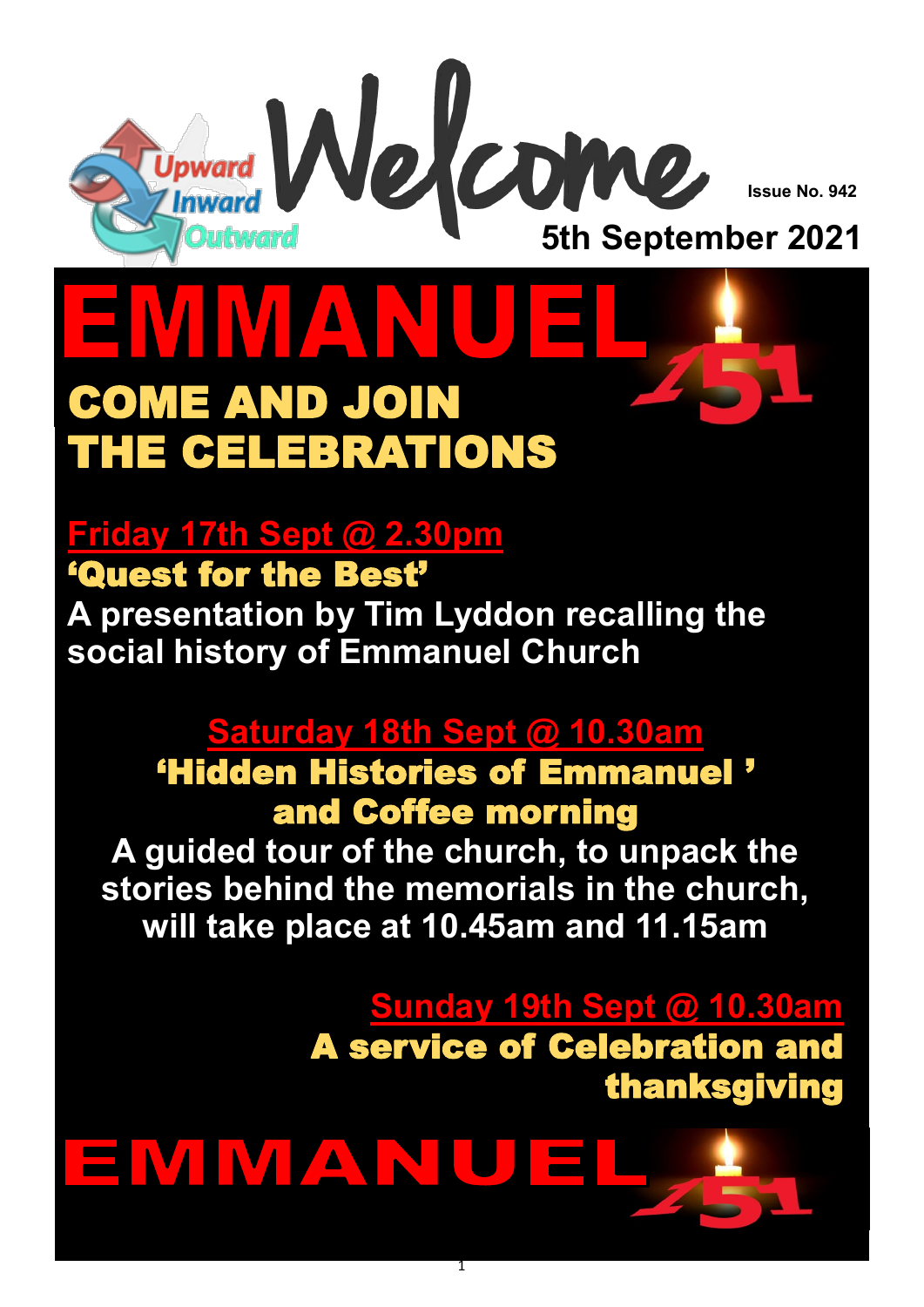#### **MAGAZINE LINK**

**<https://www.emmanuelplymouth.co.uk/Publisher/File.aspx?ID=293035>**

**CHURCH FLOWERS -** In loving memory of my brother, Zuko Hina, who would have turned 60 this month, this year.

' In you, God gave us an amazing gift.' Phumla Ngoxolo Mawawa.'

**Support the Mission of the Month CAP – [Christians Against Poverty](https://capuk.org/)**

a charity that has been providing free professional debt help through local churches since 1996. [CAP](https://capuk.org/) also runs community groups offering help with money management, life skills, breaking habits and finding work.

**If you would like to give a donation and add gift aid, please contact Dominie Burns or buy a delicious homemade cake or preserve, all proceeds to [CAP.](https://capuk.org/)**

**Here is what is on offer this week: -**

**CAKES –** *bakers are eager to offer you their wares – don't be shy.* 

**Banana Bread** contact Mary Orchard 01752 668564 **Classic Victoria Sandwich and/or Ginger Cake** Sheila Tigwell 01752 651515 **Flapjacks** contact Anne Tillett 07717 378474

**Fruit cake, Chocolate cake**, contact Aileen Nuttall 01752 224400

**Lemon Drizzle Cake** contact Dominie Burns 01752 665446

**Teabread** contact Ginnie Serpell 01752 261751

**Iced carrot cake traybake, 6, 12 or 24 slices,** Linda Wheeler 01752 227003 **Walnut and Banana Loaf with frosted Icing** Janet Asman 01752 771067

**PRESERVES**

**Marmalade, jam or chutney** contact Dominie Burns 01752 665446 **Crab Apple Jelly** contact Aileen Nuttall 01752 224400

Please ring the donor to order and arrange collection or delivery and give them your donation

Any queries: Linda Wheeler 01752 227003 or Dominie Burns 01752 665446

**Thank you for all your support for the Mission of the Month**

July £477.00 for The Bible Project

August £481.86 for Shekinah

**Coffee Morning for Christians Against Poverty 10.30 Saturday September 25**

**MISSIONS** Here is your chance to have a say about which Missions Emmanuel will choose to support in the future. Please read Sally's article in the magazine in the July/August magazine, which you can find online at

**<https://www.emmanuelplymouth.co.uk/Publisher/File.aspx?ID=289560>**

#### **YOU TUBE SUNDAY SERVICE STREAMING LINK**

**<https://www.youtube.com/channel/UCqTPdwPeUXD1TIFuG76xLfg>**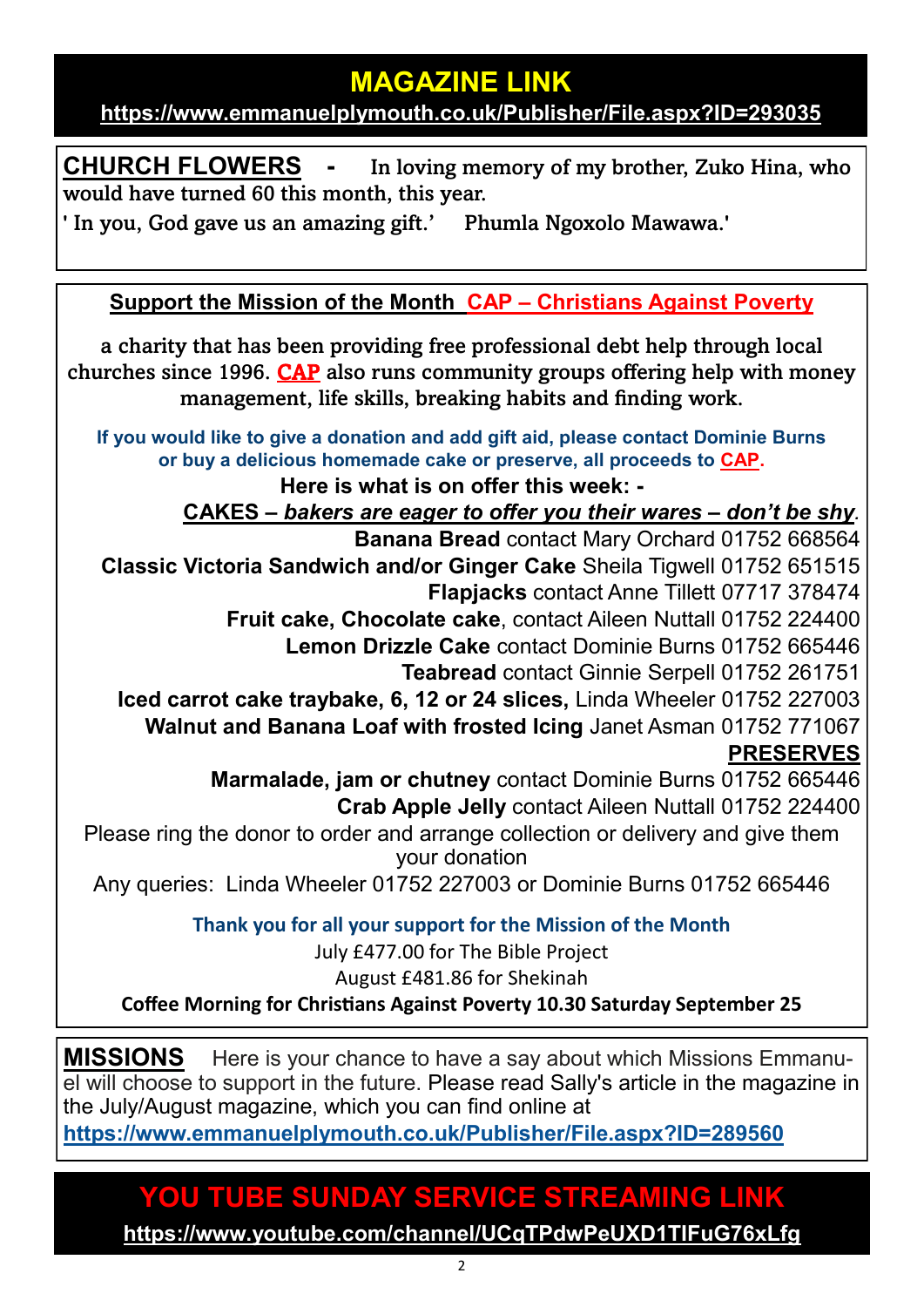**PARISH MAGAZINE -** Sept/Oct - available online and in print today

# EMMANUEL CHURCH PRESENTS PHYLACTIC **12th SEPTEMBER** NUEL CHURCH HALL  $2-2$ pm

A TRAINING SESSION ESPECIALLY IMED AT THOSE INVOLVED IN SUNDAY SCHOOL/CHILDREN'S WORK ACROSS THE PARISH

- WHAT IS THE DIFFERENCE?
- WHAT TO DO/HOW TO TREAT
- SYMPTONS TO WATCH FOR
- WHY IT IS IMPORTANT TO KNOW

**NO NEED TO BOOK JUST TURN UP**

**THIS WILL BE CONDUCTED USING A POWERPOINT PRESENTATION WITH SOME PRACTICAL ACTIVITIES.**

**ALTHOUGH GEARED TO CHILDREN'S WORK IT CAN OPEN TO ANYONE WHO IS INTERESTED IN LEARNING MORE.**

**Reflections –** Tony is restarting the reflections after the summer break. Look out for a new one on our website **[https://www.emmanuelplymouth.co.uk/Articles/581768/](https://www.emmanuelplymouth.co.uk/Articles/581768/Tonys_Reflections.aspx) [Tonys\\_Reflections.aspx](https://www.emmanuelplymouth.co.uk/Articles/581768/Tonys_Reflections.aspx)** as of September 4.

If you haven't tried these yet, why not go online and take a look?